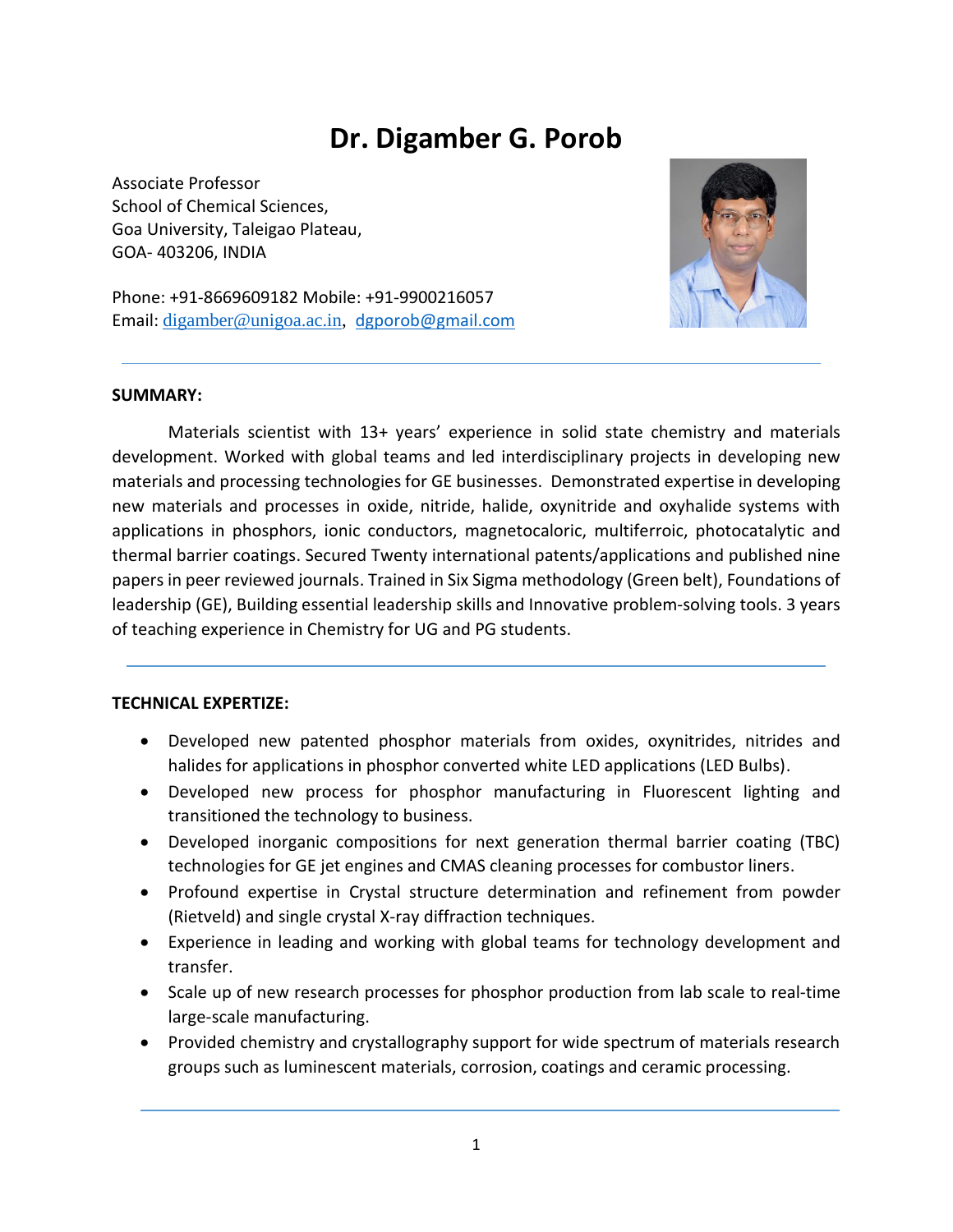#### **LEADERSHIP EXPERTIZE:**

- Project management and technical leadership. Led projects on phosphor development, metal recovery, coal beneficiation and combustor liner cleaning.
- Trained the shop floor team for new materials processing methods during technology transfer of new phosphor manufacturing process.
- Lab representative for GE's Environment, Health and Safety committee and Radiation safety committee.
- Trained in GE Foundations of leadership, Building essential leadership skills and Innovative problem solving tools.

#### **EXPERIENCE:**

**Associate Professor (Analytical Chemistry) – School of Chemical Sciences (June 2020 – till date) at Goa University, Taleigao, Goa 403206**

# **Assistant Professor – Department of Chemistry (June 2017 – June 2020) at DCT's Dhempe College of Arts and Science, Miramar, Panaji, Goa 403001.**

Taught Inorganic Chemistry for SY and TY BSc. Conducted Practicals in Inorganic, Analytical and Organic Chemistry for FY/SY/TY BSc students

Taught Inorganic Chemistry for M.Sc. Part I, Analytical Chemistry students

# **Materials Scientist (August 2006 – March 2020) at Materials and Manufacturing, GE (JFWTC), Bangalore, India**

Discovered new inorganic luminescent materials for GE businesses for next generation lighting products; in particular phosphor converted white LED and fluorescent lighting.

Developed innovative processes for recovery of rare earth elements from phosphor lamp waste. Discovered new low-cost luminescent material manufacturing process during rare earth material crisis of 2009-2012. Led the global team in transitioning this technology for manufacturing at large scale to GE Lighting.

Worked on development of new materials and processes for magnetic refrigeration, scintillators, CIGS solar cell, coal beneficiation and thermal barrier coatings.

Evaluated performance of GE Metal Halide battery components under corrosive environment at high temperatures by developing testing mechanism and analysis protocol.

Secured Twenty international patents/applications and published fourteen research articles in international journals. Participated in National and International conferences with poster and oral presentations.

# **Senior Research Fellow (August 2004 – June 2006) – Department of Chemistry, NCSU – North Carolina, USA**

*Synthesis and structural investigations of multiferroic materials:* Investigated multiferroic materials exhibiting simultaneous semiconducting, ferroelectric, and ferromagnetic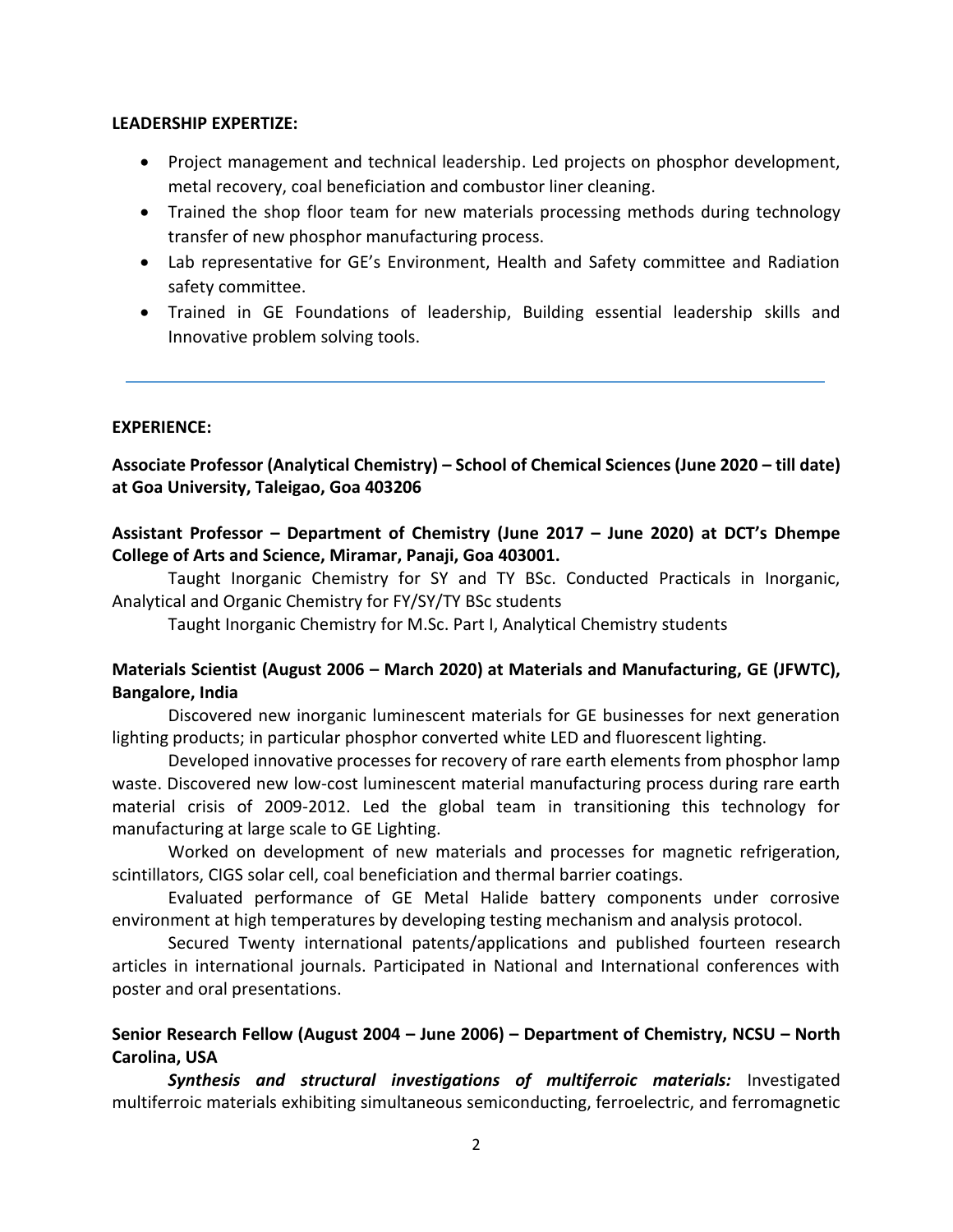properties in Bi<sub>4</sub>Ti<sub>3</sub>O<sub>12</sub>.AMO<sub>3</sub> (where A = Bi, La; M = Cr, Mn, Fe, Co or Ni) systems. These materials were synthesized using hydrothermal, molten salt and/or solid-state methods and were evaluated for their magnetic properties. The detailed structural analysis was done using powder X-ray and neutron diffraction data.

*Photocatalytic generation of hydrogen for clean energy:* Studied the photocatalytic water splitting properties of various metal tantalates and titanates with different crystal structure systems and particle sizes in order to generate  $H_2$  and  $O_2$  in both UV and visible range. Published three research papers in international journals based on this work.

# **EDUCATIONAL QUALIFICATIONS:**

#### **Ph. D, Solid State Chemistry, Indian Institute of Science, Bangalore - India (June 2004)**

*Thesis title: Synthesis and Structural Investigation of Novel Ionic Conductors in MxBi3V2O<sup>10</sup> System [M=Li, Na, Ag (x=1); Ca, Sr (x=0.5)]* (With Professor T. N. Guru Row)

Synthesis of new materials with novel structural types in  $M_xBi_3V_2O_{10}$  system exhibiting ionic conductivity was the main objective of the thesis. Different compositions with M=Li, Na, Ag  $(x=1)$ ; Ca, Sr  $(x=0.5)$  were synthesized and studied for ionic conductivity as well as their structures determined using powder X-ray and neutron diffraction methods This research work provided new class of ionic conductors with novel structural types. Published four research articles in international journals and participated in National and International conferences with poster and oral presentations.

#### **M.Sc. (Inorganic Chemistry) Goa University, Goa – India (July 1998)**

#### **AWARDS/RECOGNITIONS**

- GE Gold medal for filing 20 patent applications 2017.
- Phosphor award 2016 by Phosphor research society, The electrochemical society of Japan (Team award).
- GE Manufacturing & Materials 2015 Award for LED Red Phosphor (Team Award)
- GE-GRC-Bangalore "2011 Technical Quality Award" in the "Scientific Discovery" category
- X Indian Council of Chemists Conference Endowment award for securing first rank in the subject of Inorganic Chemistry at the M.Sc.
- Best poster award at the XXXII National Seminar on Crystallography (NSC-2002) October 24-26, 2002, Jammu, India.
- Fellowship from Council of Scientific and Industrial Research (CSIR), Government of India  $(1998 - 2003)$
- Published nine papers in peer reviewed journals and secured thirteen international patents.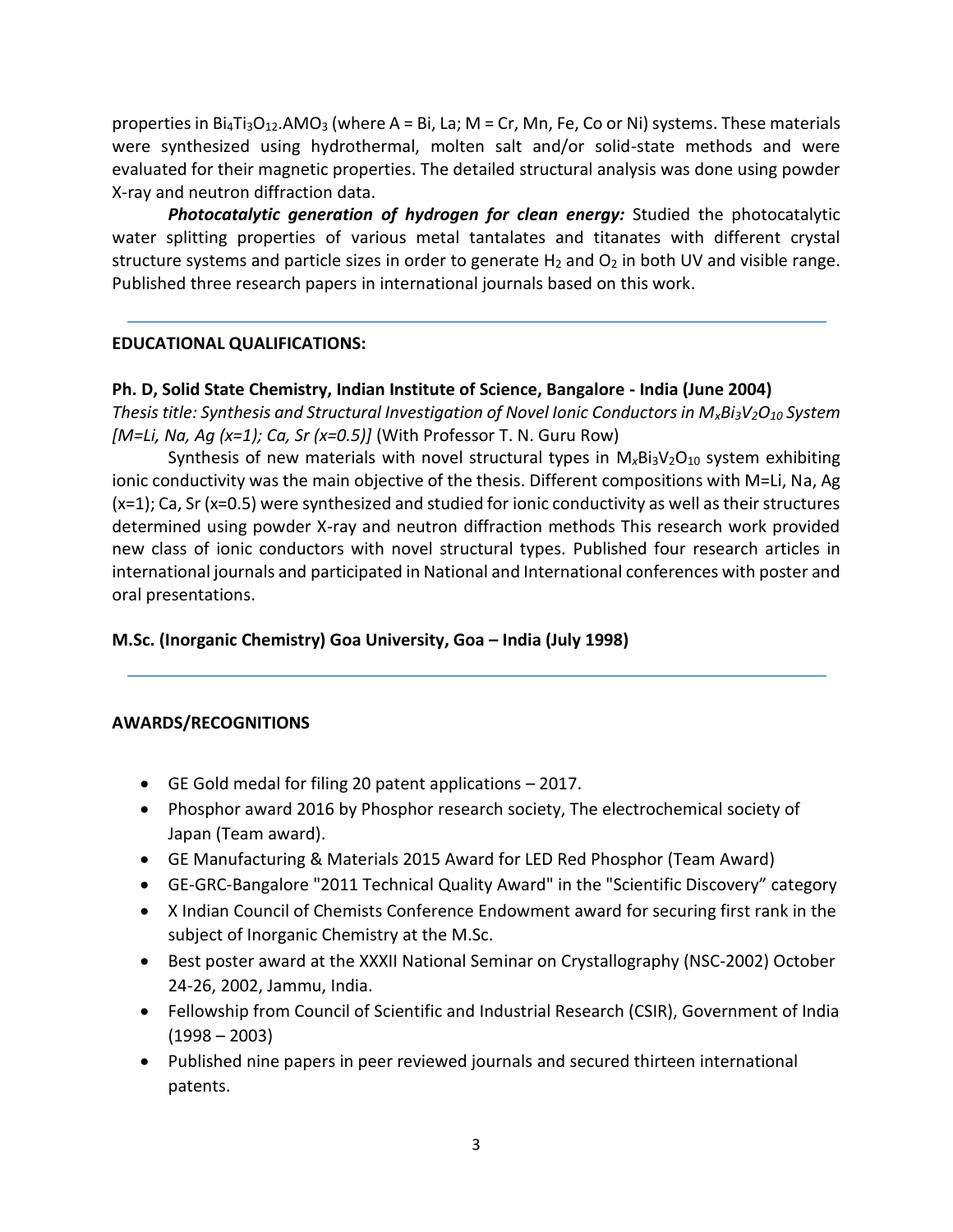# **Dr. Digamber G. Porob - Research Publications and Patents:**

# **(A) Papers in refereed journals**

- 1. A Novel Oxide Ion Conductor in a Doped Bi2O3-V2O<sup>5</sup> System: *Ab Initio* Structure of a New Polymorph of NaBi3V2O<sup>10</sup> *via* Powder X-ray Diffraction, **Digamber G. Porob** and T. N. Guru Row, *Chem. Mater*. **2000 (12)** 3658.
- 2. *Ab initio* Structure Determination *via* Powder X-Ray Diffraction, **Digamber G. Porob** and T. N. Guru Row, *Proc. Indian Acad. Sci. (Chem. Sci.)* **2001 (113)** 435.
- 3. Synthesis and Crystal Structure of M0.5Bi3P2O<sup>10</sup> (M=Ca, Sr, Ba, Pb) Series, **Digamber G. Porob** and T. N. Guru Row, *Acta Cryst*. **2003 (B59)** 606.
- 4. Synthesis, Crystal Structure and Oxide Ion Conductivity in Ca0.5Bi3V2O10 and Sr0.5Bi3V2O10, **Digamber G. Porob** and T. N. Guru Row, *J. of Solid State Chem.*, **2004 177(12)** 4535.
- 5. Synthesis of Textured Bi<sub>5</sub>Ti<sub>3</sub>FeO<sub>15</sub> and LaBi<sub>4</sub>Ti<sub>3</sub>FeO<sub>15</sub> Layered Aurivillius Phases by Molten Salt Flux Method, **Digamber G. Porob** and Paul A. Maggard, *Mat. Res. Bull.* **2006 (***41***)** 1513.
- 6. Flux Synthesis of La-doped NaTaO<sub>3</sub> and Its Photocatalytic Activity, Digamber G. Porob and Paul A. Maggard, *J. of Solid St. Chem.* **2006 (***179***)** 1726.
- 7. A Rapid Flux-Assisted Synthetic Approach Towards the Bandgap Engineering of Layered Perovskites, **Digamber G. Porob** and Paul A. Maggard, *Chem. Mater.* **2007 (19)** 970.
- 8. Concentration Quenching in Ce3+doped LED Phosphors, A A Setlur, **D G Porob**, U Happek and M G Brik, *Journal of Luminescence* 2012 **(133)** 66–68
- 9. Inhomogenous Broadening, Charge Compensation, and Luminescence Quenching in Ce3+- Doped Sr3AlO4F Phosphors, A. A. Setlura, **D. G. Porob**, U. Happek and M. G. Brik, ECS Journal of Solid-State Science and Technology, 5 (1) R3089-R3095 (2016)

#### **(B) Papers in conference proceedings**

- 10. Preparation and Luminescence of BaSi<sub>6</sub>N<sub>8</sub>O: Eu<sup>2+</sup> Oxynitride Phosphor, Nagaveni Karkada, **Digamber Porob**, Nammalwar K Prasanth, Anant Setlur, *ECS Trans.* **2009 16(31)** 41-50
- 11. Eu<sup>2+</sup> Doped Calcium Chlorosilicate Phosphors: Polymorphism and Luminescence Properties, Nagaveni Karkada, **Digamber G. Porob**, Prasanth Kumar and Anant Setlur, *ECS Trans.* **2011 33(33)** 39-47
- 12. Synthesis and Luminescence Properties of Green Oxynitride Phosphor, **Digamber G Porob**, Satya Kishore Manepalli, Nammalwar Prasanth Kumar, Anant Setlur, *ECS Trans.* **2011 33(33)** 101-107
- 13. Structure and Photoluminescence of Eu<sup>2+</sup> Activated SrScSi<sub>4</sub> (O,N)<sub>7</sub> Green Phosphors, **Digamber Porob**, Nagaveni Karkada, Nammalwar Prasanth Kumar, Anant Setlur, *ECS Trans.* **2012 41(37)** 27-38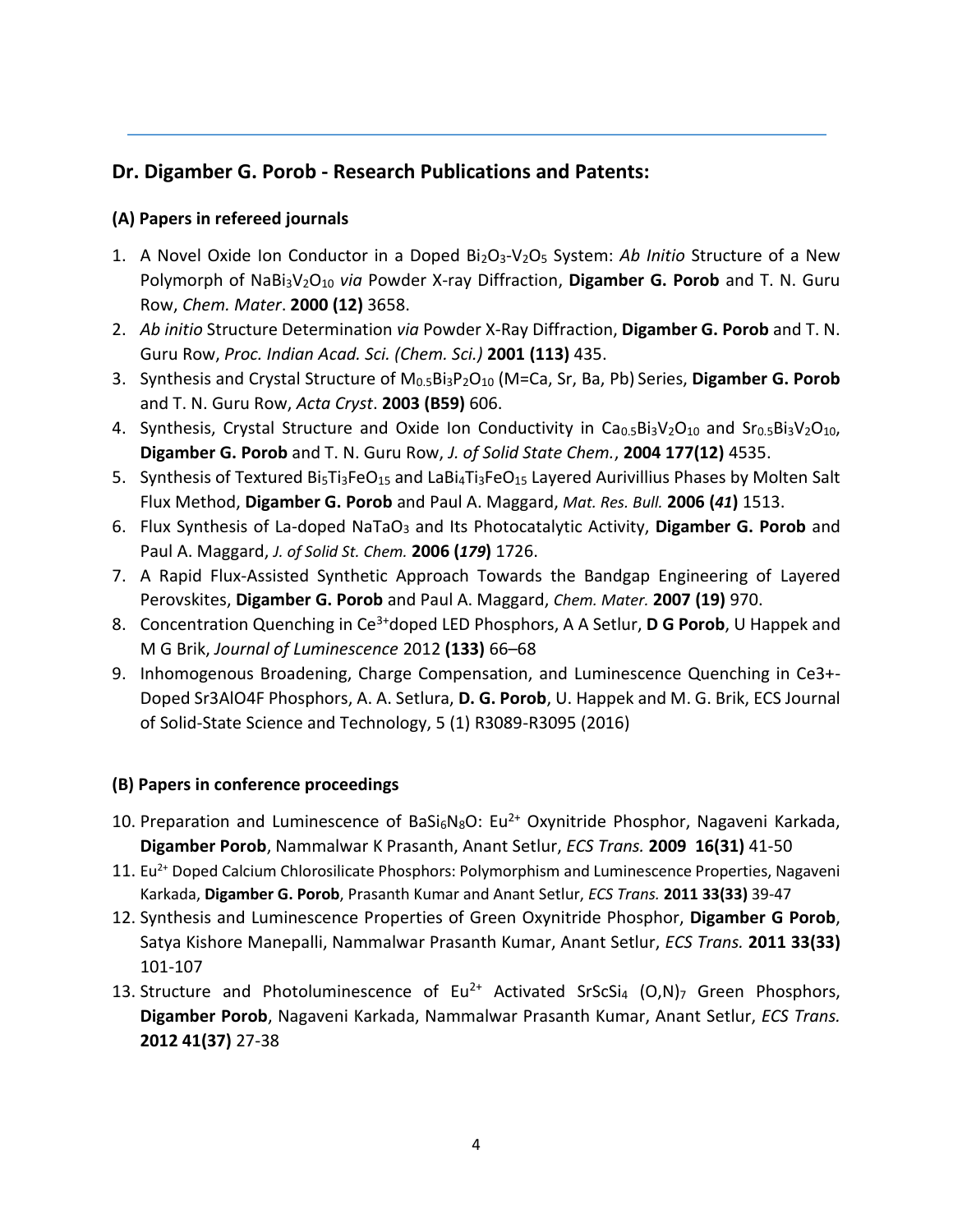14. Synthesis and Luminescence of Eu2+ Activated Yellow Oxynitride Phosphor, Prasanth Kumar Nammalwar, Manepalli Satya Kishore, **Digamber Porob**, A.A Setlur, and F. Garcia Santamaria, ECS Trans. **2013** volume 50, issue 42, 17-25

# **(C) Papers presented in conferences but not published**

- 1. **Oral presentation** entitled "*Ab initio* X-ray Powder Diffraction Studies of Polymorphism in Na2O-Bi2O3-V2O<sup>5</sup> Ternary System" **Digamber G Porob** and T N Guru Row at the Asian Crystallographic Association (AsCA01) November 18-21, 2001, Indian Institute of Science, Bangalore, India.
- 2. **Poster presentation** entitled "*Ab initio* Structure Determination of LiBi<sub>3</sub>V<sub>2</sub>O<sub>10</sub> by Powder Xray Diffraction" **Digamber G Porob** and T N Guru Row at the XIX Congress and General Assembly of the International Union of Crystallography, August 6-15, 2002, Geneva, Switzerland.
- 3. **Poster presentation** entitled "Synthesis and Structural Investigation of MBi<sub>3</sub>V<sub>2</sub>O<sub>10</sub> (M=Li, Na, Ag) System by Powder X-Ray and Neutron Diffraction" **Digamber G. Porob** and T N Guru Row at the XXXIII National seminar on Crystallography (NSC-2004) January 8-10, 2004, Pune, India.
- 4. **Poster presentation** entitled "Synthesis and Characterization of Bi<sub>4</sub>Ti<sub>3</sub>O<sub>12</sub>.AMO<sub>3</sub> (A = Bi, La; M = Cr, Mn, Fe, Co, Ni) series of compounds" **Digamber G. Porob** and Paul A. Maggard at the Midwest Solid-State Chemistry Conference 2005 May 26-28, 2005, Notre Dame, Indiana USA.
- 5. **Oral presentation** entitled "Luminescence and Energy Transfer Mechanism in Ca<sub>2</sub>Si<sub>5</sub>N<sub>8</sub>:Ce<sup>3+</sup>, Eu<sup>2+</sup>" M. Satya Kishore, **Digamber Porob**, N. Prasanth Kumar, Robert Lyons and Anant A. Setlur at 16th International Conference on Luminescence (ICL-2011) June 26 – July 1 2011, Ann Arbor, Michigan, USA.
- 6. **Oral presentation** entitled "Controlling Particle Size and Luminescence in Mn4+ Activated K2SiF6" N Prasanth Kumar, **Digamber Porob**, Ravi Hanumantha, Anant A Setlur, and James Murphy at 228<sup>th</sup> ECS Meeting October 11-15, 2015 in Phoenix, Arizona USA.

# **US Patents/Applications**

**1**. Green emitting phosphors and blends thereof **(2008)** Setlur, Anant Achyut; Siclovan, Oltea Puica; Nammalwar, Prasanth Kumar; Sathyanarayan, Ramesh Rao; **Porob, Digamber G.**; Chandran, Ramachandran Gopi; Heward, William Jordan; Radkov, Emil, Vergilov Valyou; Briel, Linda Jane; *US Patent No. 7,857,994.*

**2**. Sealing glass composition and article **(2010)** Kumar, Sundeep; Nagesh, Mamatha; **Porob Digamber**; Vishwanath, Vinayak Hassan; *US Patent No. 8,603,659.*

**3**. Sealing glass composition, method and article **(2010)** Park, Dong-Sil; Wu, Jian; Nagesh, Mamatha; Kumar, Sundeep; Stringer, Craig; **Porob, Digamber**; Vishwanath, Vinayak Hassan; *US Patent No. 8,043,986.*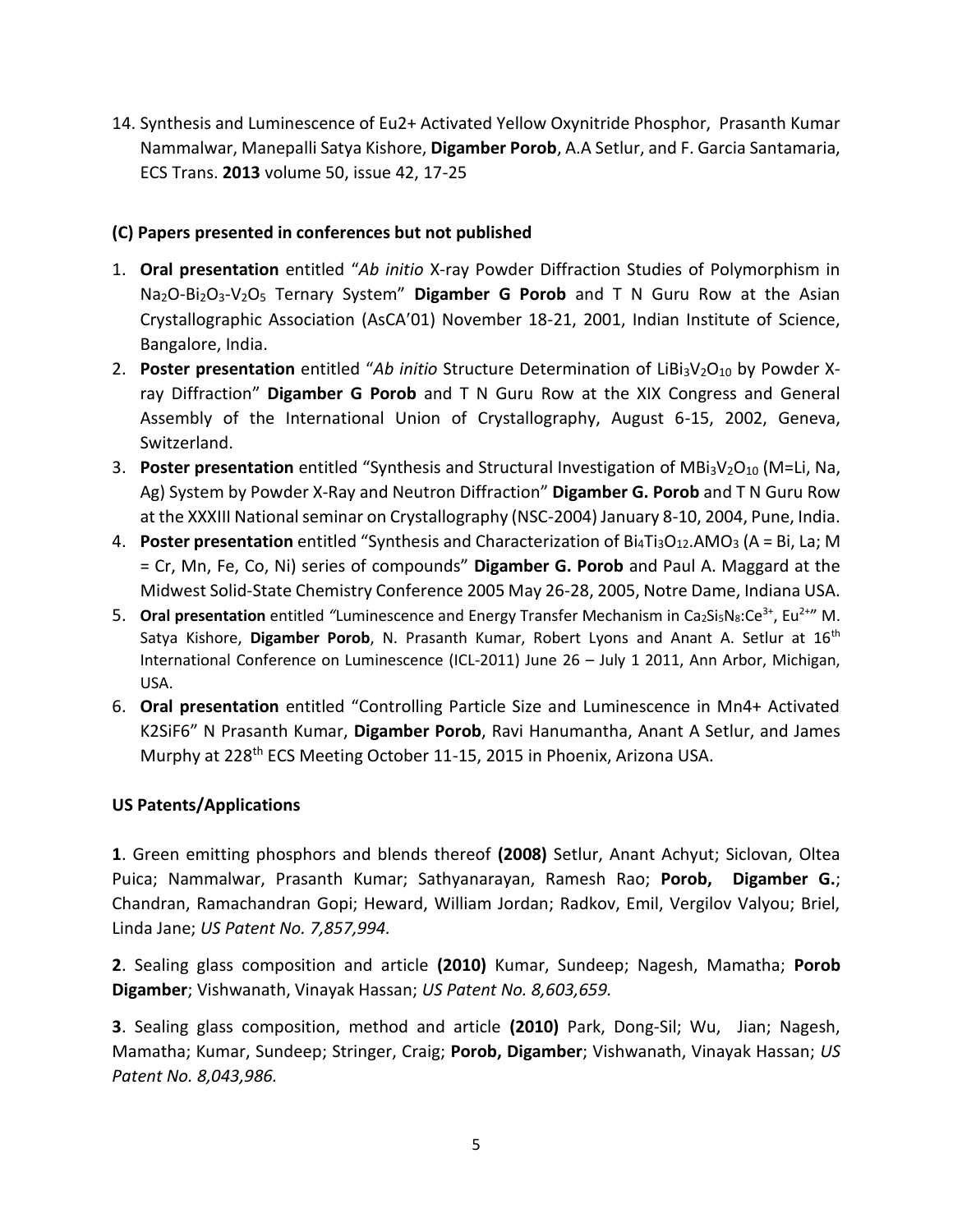**4**. Rare earth recovery from fluorescent material and associated method **(2011) Porob, Digamber Gurudas**; Srivastava, Alok Mani; Nammalwar, Prasanth Kumar; Ramachandran, Gopi Chandran; Comanzo, Holly Ann; *US Patent No. 8,137,645.*

**5**. Seal structure and associated method **(2011) Porob, Digamber Gurudas**; Park, Dong-Sil; Kumar, Sundeep; Saha, Atanu; *US Patent Publication No. US 2011/0223475 A1.*

**6**. Phosphor materials and related devices **(2011)** Nammalwar, Prasanth Kumar; Setlur, Anant Achyut; **Porob, Digamber Gurudas**; Manepalli, Satya Kishore; *US Patent No. 8,703,016.*

**7**. Core shell phosphor and method of making the same **(2011) Porob, Digamber Gurudas**; Srivastava, Alok Mani; Comanzo, Holly Ann; Ramachandran, Gopi Chandran; Nammalwar, Prasanth Kumar; *US Patent No. 8,865,305.*

**8**. Oxynitride phosphors, method of preparation, and light emitting instrument **(2012) Porob, Digamber Gurudas**; Setlur, Anant Achyut; Nammalwar, Prasanth Kumar; Bhat, Shyamala Halady Subraya; Manepalli, Satya Kishore; Hancu, Dan; *US Patent Publication No. US 2012/0019126A1.* 

**9**. Method for making rare earth oxide coated phosphor **(2013)** Nammalwar; Prasanth Kumar;; Srivastava; Alok Mani; Addepalli; Swarnagowri; **Porob, Digamber Gurudas**; Cohen; William Erwin; Beers; William Winder *US Patent Publication No. US 2014/0178569 A1.*

**10**. Phosphor recovery method **(2013)** Ramachandra, Srinidhi; Srivastava, Alok, Mani; Beers, William, Winder; Nammalwar, Prasanth, Kumar; Ramachandran, Gopi, Chandran; Gourishankar, Karthick, Vilapakkam; Yarra, Malathi; **Porob, Digamber, Gurudas**; Jansma, Jon, Bennett; Monk, David, James; Reddy, Eddula, Sudhakar; *Patent Application No. PCT/US2013/057609 (WO2014055189A1)* 

**11**. Phosphor materials, fluorescent lamps provided therewith, and methods therefor (**2013**) Alok Mani Srivastava, Holly Ann Comanzo, William Winder Beers, Samuel Joseph Camardello, **Digamber Gurudas Porob**, William Erwin Cohen *US Patent No.* 9,123,525

**12**. Phosphor materials and related devices (**2014**) Prasanth Kumar Nammalwar, Anant Achyut Setlur, **Digamber Gurudas Porob**, Satya Kishore Manepalli *US Patent No. 9,611,237.*

**13**. Articles for high temperature service and method for making (**2014**) Kristen Hall Brosnan, Shahana Chaterjee, Wayne Charles Hasz, Mohandas Nayak, **Digamber Gurudas Porob**, Gopi Chandran Ramachandran, Larry Steven Rosenzweig, Shankar Sivaramakrishnan, Alok Mani Srivastava, Venkat Subramaniam Venkataramani, *US Patent No. 9,869,188.*

**14**. Article and method of making thereof (**2014**) **Digamber Gurudas Porob**, Shankar Sivaramakrishnan, Venkat Subramaniam Venkataramani, Mohandas Nayak, Gopi Chandran Ramachandran *US Patent No. 9,920,417*